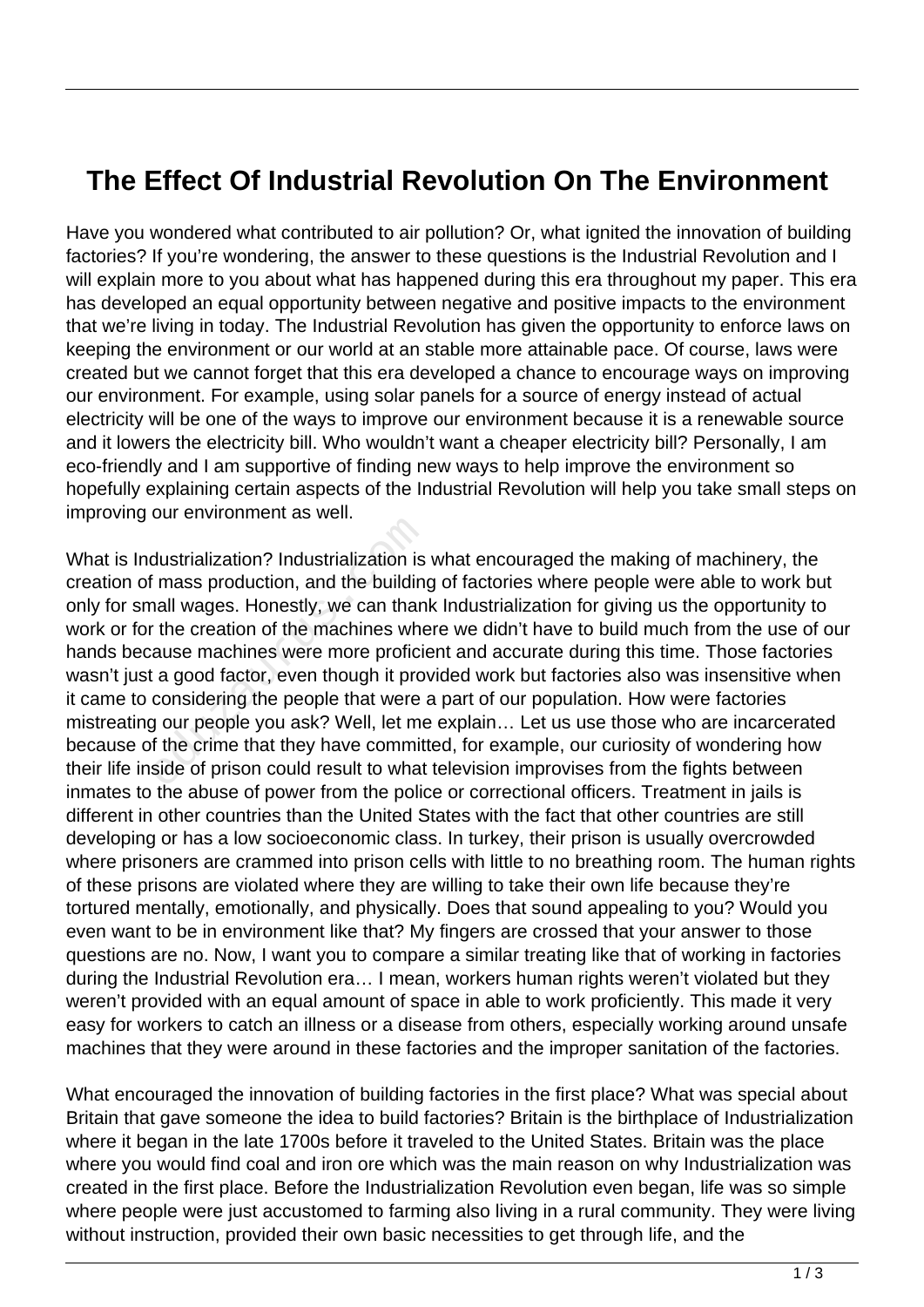manufacturing were usually done in their homes or in a small shop where they used hand tools and basic machinery. Even though they were their own boss, this doesn't mean that life was easy for them as much as some of us would enjoy being our own boss. This meant that their insufficiency of funds created little income, they wasn't able to provide the proper nutrition that they needed, and illnesses were a lot more susceptible. A known fact is that Britain is the world's leading colonial power so the colonies were a source for quality material. Once, this idea was ignited is when the environment began to change… Demands began to increase, the standards of living were raised, and children became a part of the workforce but life didn't change for the unfortunate as life was still difficult. It seems as things were beginning to look up for some people now that there were factories, right? Wrong. Indeed, factories needed less involvement from humans, however, they were endangerment to our health as a population polluting the air that we would breathe along with children not being able to enjoy their childhood since they had to work extremely long hours. Breathing in polluted air during this time would've damaged our immune system as well as our reproductive systems. Air pollution also would've increased the risk of respiratory diseases, for example, if I was born around this time then my asthma would've been worse where I'd have to use my inhaler more or it would've gotten to the point where it would make it extremely hard for me to breathe enough for me to remain alive. Child labor is another topic, where children worked long hours for little money in dangerous conditions even though opportunists seen children as able bodied because they were small enough to fit in tight places where adults couldn't. Opportunists also felt that children were more manageable besides the fact that they also believed that children didn't deserve to make a decent amount of money for their hard work.

Now, let us look at Industrialization during the 1970s, where things began to change drastically for the world along with the environment. The global population grew tremendously with the estimate of about 4 billion, with more people has inspired the development for more transportation, communication, and banking. Majority of this growth has grew in developing regions and at least two thirds of the populations has remained in the rural community. North America had a slow growth but had an expansion of 120 million motor vehicles in the 1970s as opposing to the estimate of 220 million in the early 1990s. The first passenger service began in the 1970s, where global area travel has grew 50 times more faster than actual car travel. The world's use of electricity has increased since the 1970s, where it has increased more than nonelectric energy in both industrialized and developing countries. Global Warming began in the 1980s when it has gotten warm due to a cool period in the 1970s, where fossil fuel emissions of CO2 grew about 50 percent. This puts the United States as the largest of emitter of greenhouse gases also climate change results from the emissions of CO2 from the burning of fossil fuels in developed countries. Regarding some of the effects of the impacts has encouraged the development of laws and regulations to keep the environment at a steady pace. One of the laws that were implemented is called the Pollution Prevention Act, which was established within the year of 1990. The purpose of this law is to reduce pollution as well as improving technology in order to lower pollution levels. Another law that was implemented is called the Resource Conservation and Recovery Act, which was established within the year of 1976 and the purpose of this law is to promote protection of human health and the environment. Lastly another law that has been implemented within the year of 1976 is called the Toxic Substances Control Act, which serves to understand the health risks of certain chemical substances as well as developing scientific health risk data. re. Child labor is another topic, when conditions even though opportundlencough to fit in tight places where the make a decent amount of money as look at Industrialization during the look at Industrialization during the lo

We've learned a few things about the Industrial Revolution, which includes some of the positive and negative impacts throughout the era. We've also discovered a few of the laws that were